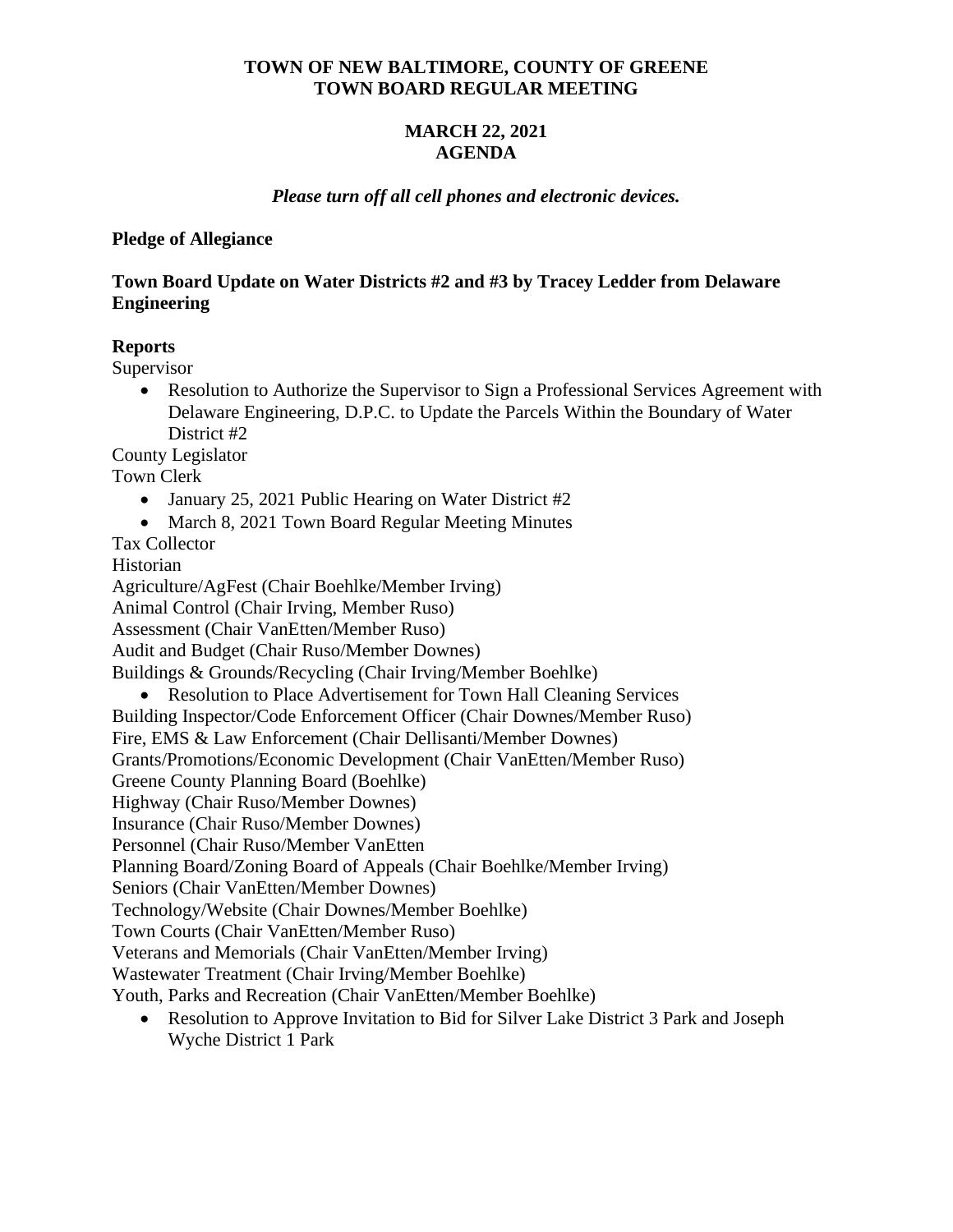# **Upcoming Meetings**

- April 7, 2021 Zoning Board of Appeals Meeting at 7:30 PM
- April 8, 2021 Planning Board Meeting at 7 PM
- April 12, 2021 Town Board Regular Meeting at 7 PM
- April 26, 2021 Town Board Work Meeting at 7 PM

# **Public Comment Period/Community Events**

# **Audit of Claims**

# **Adjournment**

### **\*\*\*\* Agenda Subject to Change\*\*\*\***

# **GUIDELINES FOR PUBLIC CONDUCT DURING TOWN BOARD MEETINGS**

- 1. The Supervisor shall preside at the meetings of the Town Board. In the absence of the Supervisor, the Deputy Supervisor shall be the acting Supervisor. In the event both the Supervisor and the Deputy Supervisor are absent, the other members shall designate one of their members to act as temporary chairman. A majority of the Board shall constitute a quorum for the transaction of business, but a lesser number may adjourn.
- 2. Town residents who wish to speak shall fill out a card at the entrances of the meeting room listing their name, contact information, and the subject matter in which they would like to speak. These cards will be collected prior to the beginning of the Town Board meeting and given to the Town Supervisor or Deputy Supervisor in the absence of the Supervisor.
- 3. Speakers must be recognized by the presiding officer and then proceed to the lectern and state their name and address. They must limit their remarks on official town business to up to three minutes on a given topic and may not yield any remaining time to another speaker. They must address their remarks to the Board as a body and not to any member thereof and not to other members of the audience in the form of a debate.
- 4. Speakers should present their remarks in a courteous manner and may not make disparaging remarks or personal comments about public officials, town residents, or others. All speakers will observe the commonly accepted rules of courtesy, decorum, dignity, and good taste with no cursing, swearing, clapping, booing, finger pointing, bullying, whispering, or talking that disrupts the proceedings of the business of the Town Board.
- 5. Any speaker who disregards the directives of the presiding officer in enforcing the rules, disturbs the peace at a meeting, makes impertinent or slanderous remarks, or generally conducts themselves in an inappropriate manner shall be barred from further participation and will forfeit any balance of time remaining for their comments.
- 6. After a final warning, if a speaker willfully refuses to step down, the Town Supervisor shall contact the appropriate authorities to remove the speaker from the meeting room and to restore order.
- **7.** The Town Supervisor, or in their absence the Deputy Supervisor, shall ensure compliance with these rules.

**This policy will be amended by Majority vote of the Town Board.**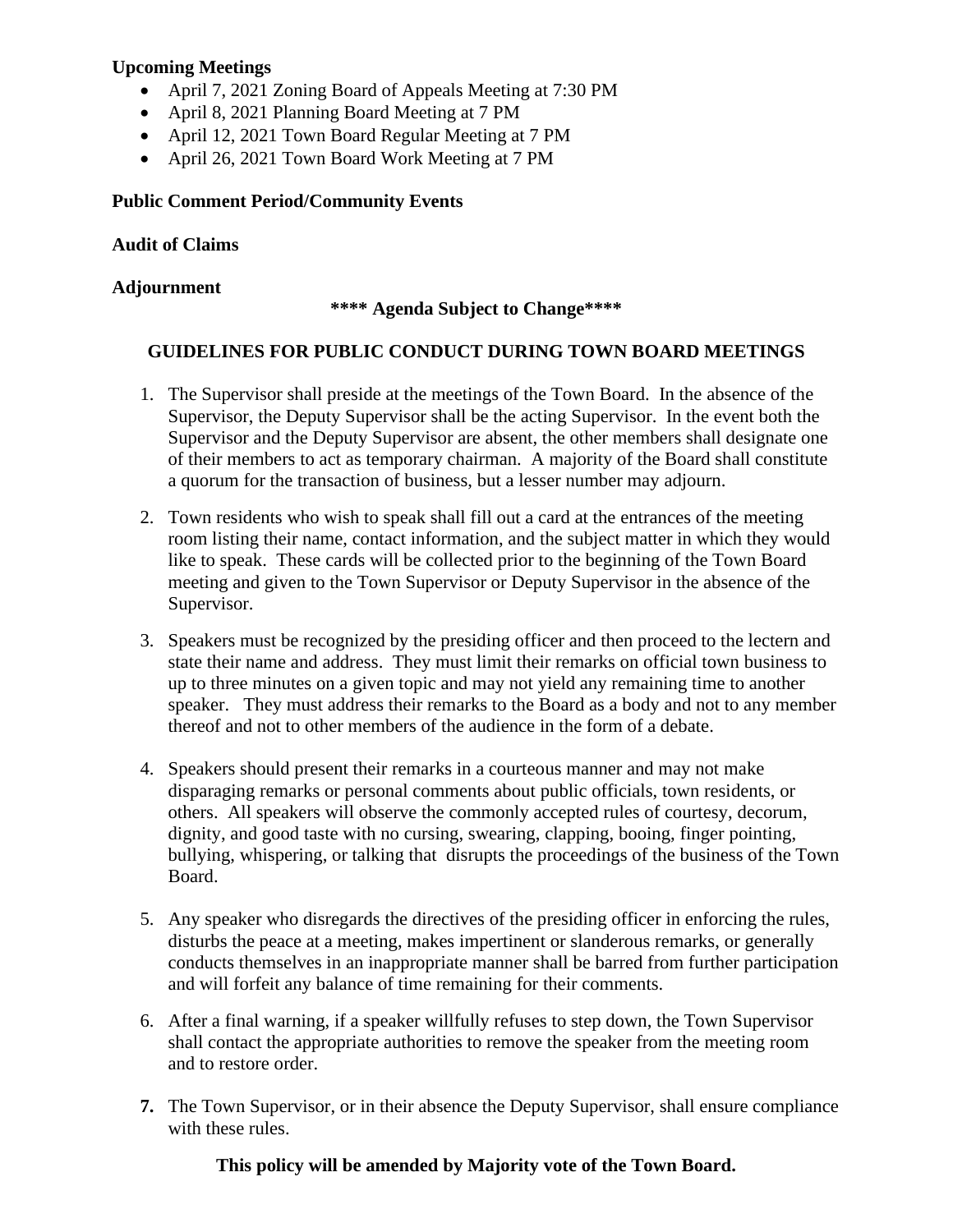### **RESOLUTION 72-2021 MARCH 22, 2021**

# **RESOLUTION TO AUTHORIZE THE SUPERVISOR TO SIGN A PROFESSIONAL SERVICES AGREEMENT WITH DELAWARE ENGINEERING, D.P.C. TO UPDATE THE PARCELS WITHIN THE BOUNDARY OF WATER DISTRICT #2**

*WHEREAS* pursuant to Town Law Article 12-A, the Town of New Baltimore desires to update the Map, Plan and Report for Water District #2 to reflect subdivisions and benefitted parcels.

*RESOLVED* the Supervisor is authorized to sign a Professional Services Agreement with Delaware Engineering, D.P.C. at a cost not to exceed \$7,500.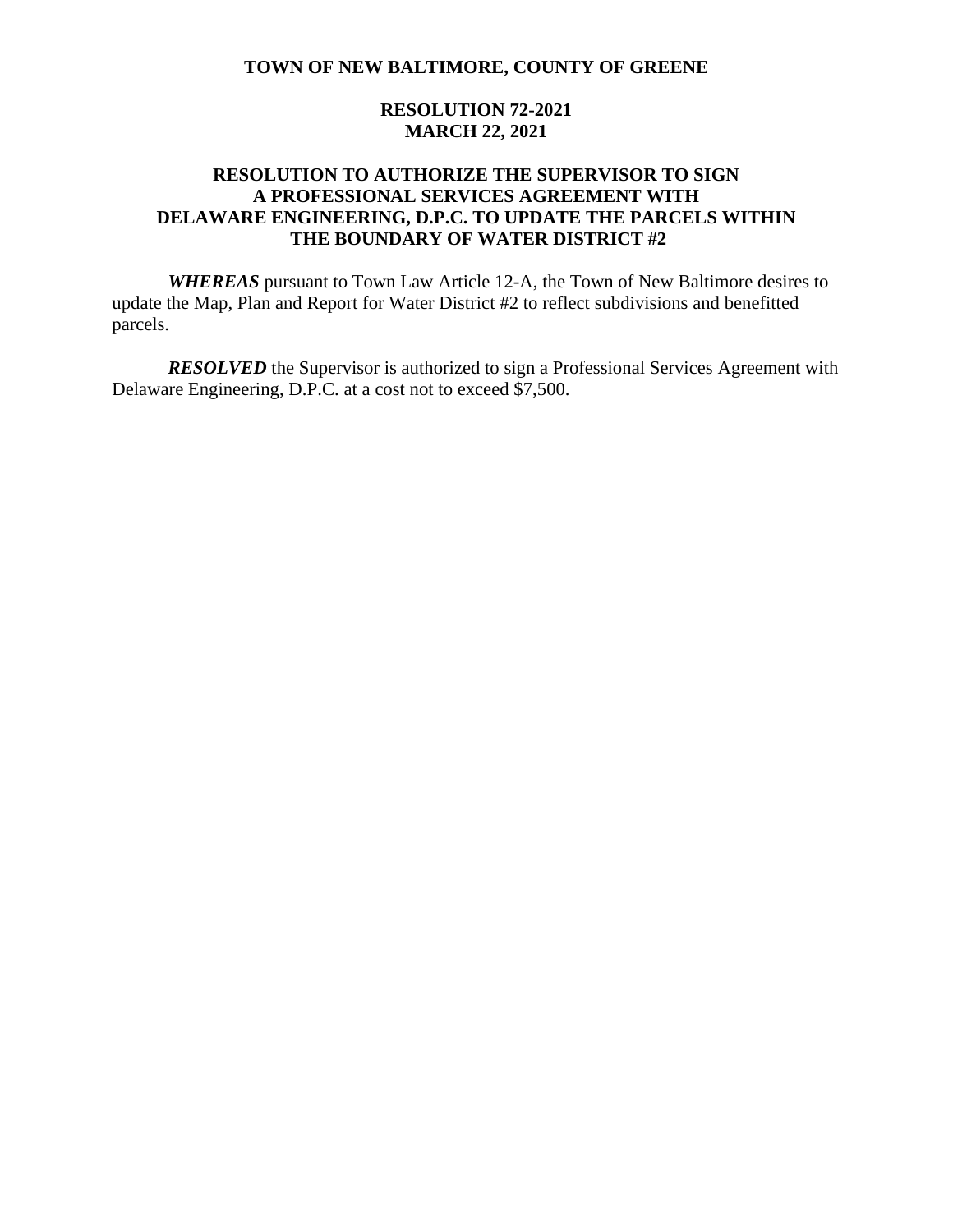### **RESOLUTION 73-2021 MARCH 22, 2021**

### **RESOLUTION TO PLACE ADVERTISEMENT FOR TOWN HALL CLEANING SERVICES**

*WHEREAS* an advertisement will be placed in the *Daily Mail* for weekly cleaning services at Town Hall.

*RESOLVED* that the Town Clerk will place the following advertisement approved by the Attorney for the Town in the *Daily Mail* for seven (7) days.

The Town of New Baltimore is seeking an independent contractor for weekly cleaning at Town Hall, 3809 County Route 51, Hannacroix, NY 12087. Cleaning will include Town Hall offices, Meeting Room, Kitchenette, Bathrooms, and Basement Areas. A list of specific duties can be obtained from Town Clerk Barbara Finke, (518)756-6671, Ext. 5. Please send letter of interest to Supervisor Jeff Ruso, 3809 County Route 51, Hannacroix, NY 12087, (518)756-6671, Ext. 7, or [jruso@townofnewbaltimore.org](mailto:jruso@townofnewbaltimore.org) by March 9, 2021.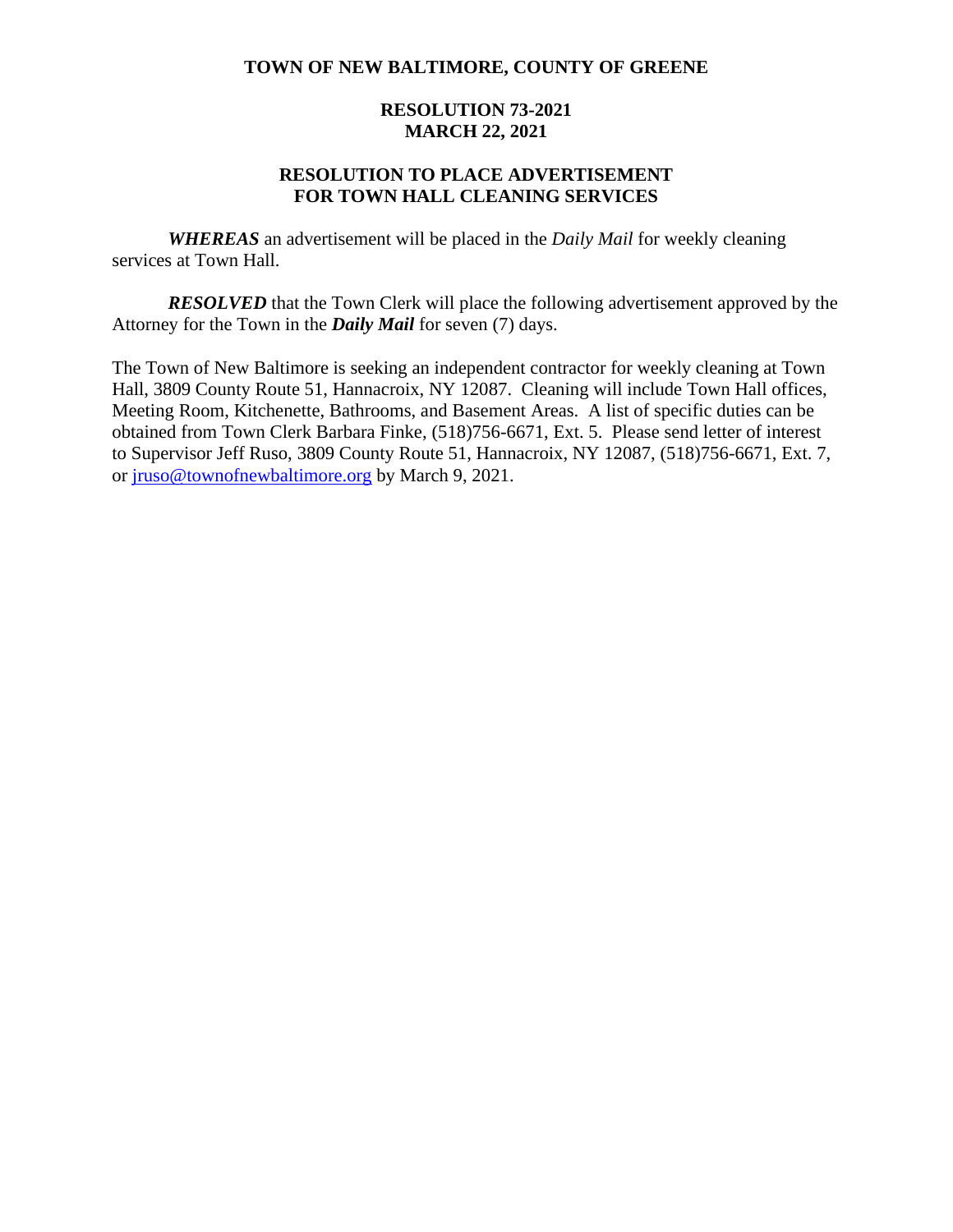### **RESOLUTION 74-2021 MARCH 22, 2021**

### **RESOLUTION TO APPROVE INVITATION TO BID FOR SILVER LAKE DISTRICT 3 PARK AND JOSEPH WYCHE DISTRICT 1 PARK**

*RESOLVED* the Town of New Baltimore wishes to advertise for sealed bids for the electrical contract for Silver Lake District 3 Park and Joseph Wyche District 1 Park by [www.debiddocuments.com](http://www.debiddocuments.com/) or at the office of Delaware Engineering, D.P.C. 28 Madison Avenue Extension, Albany, NY 12207.

### INVITATION TO BID ELECTRICAL CONTRACT

Notice is hereby given that sealed bids for the purchase and Installation of electrical Improvements at Both Silver Lake and Wyche Park will be received by the Clerk until **3:00 P.M.**, **Wednesday, April 7, 2021**, at the Town Clerks office, Town of New Baltimore, 3809 County Route 51, Hannacroix, New York 12087. All sealed bids received before 3:00 P.M. will be publicly opened and read aloud at that time.

The electrical construction will be done in conjunction with Town forces and other contracts. Therefore; The successful electrical contractor will need to coordinate their work with the Town and other contracts.

The anticipated schedule for delivery of the prefabricated concession building that will house the new 200 Amp electrical service entrance is June, 2021.

The Contract Documents, including Advertisement For Bids, Information For Bidders, Additional Instructions, Bid Documents, General Requirements, Specifications, Contract Drawings and any Addenda, may be examined at no expense on line at the following website: [www.debiddocuments.com,](http://www.debiddocuments.com/) or at the office of Delaware Engineering, D.P.C., 28 Madison Ave Extension Albany NY, 12203.

Digital copies of the Contract Documents may be obtained online as a download from the website: [www.debiddocuments.com.](http://www.debiddocuments.com/) Complete hardcopy sets of bidding documents may be obtained from REV, 330 Route 17A, Suite #2, Goshen, NY 10924, Tel: 1-877-272-0216, Any Bidder requiring documents to be shipped shall make arrangements with REV and pay for all packaging and shipping costs.

All Questions should be sent to Fred Grober via email at [fgrober@delawareengineering.com](mailto:fgrober@delawareengineering.com) or Fax at (518) 452-1335.

Please note that [www.debiddocuments.com](http://www.debiddocuments.com/) is the designated location and means for distributing and obtaining all bid package information. All Bidders are urged to register to ensure receipt of all necessary information including bid addenda. All bid addenda will be transmitted to registered plan holders via email and will be available at [www.debiddocuments.com.](http://www.debiddocuments.com/) Plan holders who have paid for hard copies of the bid documents will need to make the determination if hard copies of the addenda are required for their use, and coordinate directly with REV for hard copies of addenda to be issued. There will be no charge for registered plan holders to obtain hard copies of the bid addenda.

No Bidder may withdraw his bid within Thirty (30) days after the actual date of opening thereof.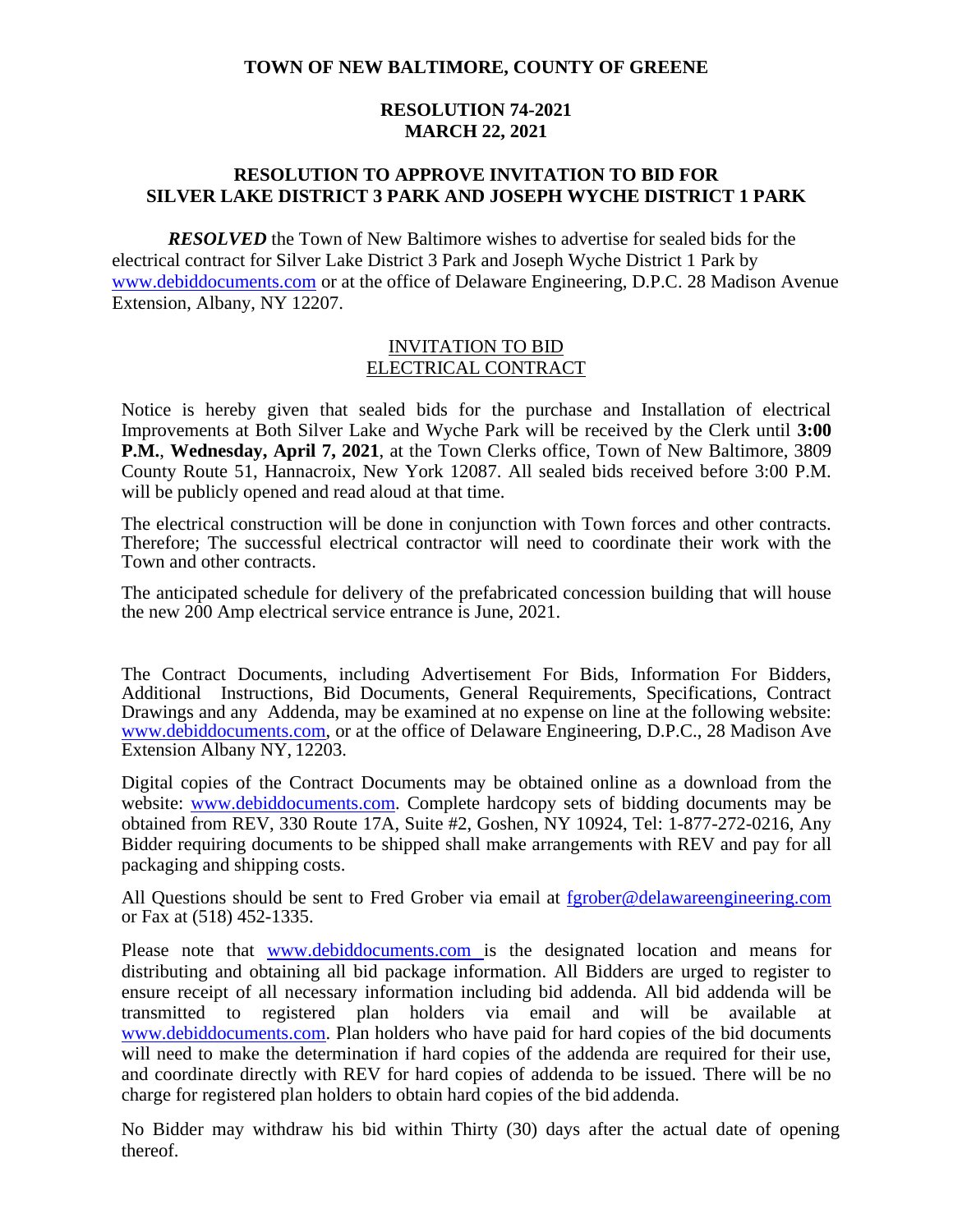This is an exempt capital improvement project, and Bidders shall not include in their bid sales and compensating use taxes on the cost of materials which are to be incorporated into the work.

The Town of New Baltimore reserves the right to waive any and all informalities in the Bid and to reject any or all Bids. By Order of the Town Board. Barbara M. Finke, Town Clerk